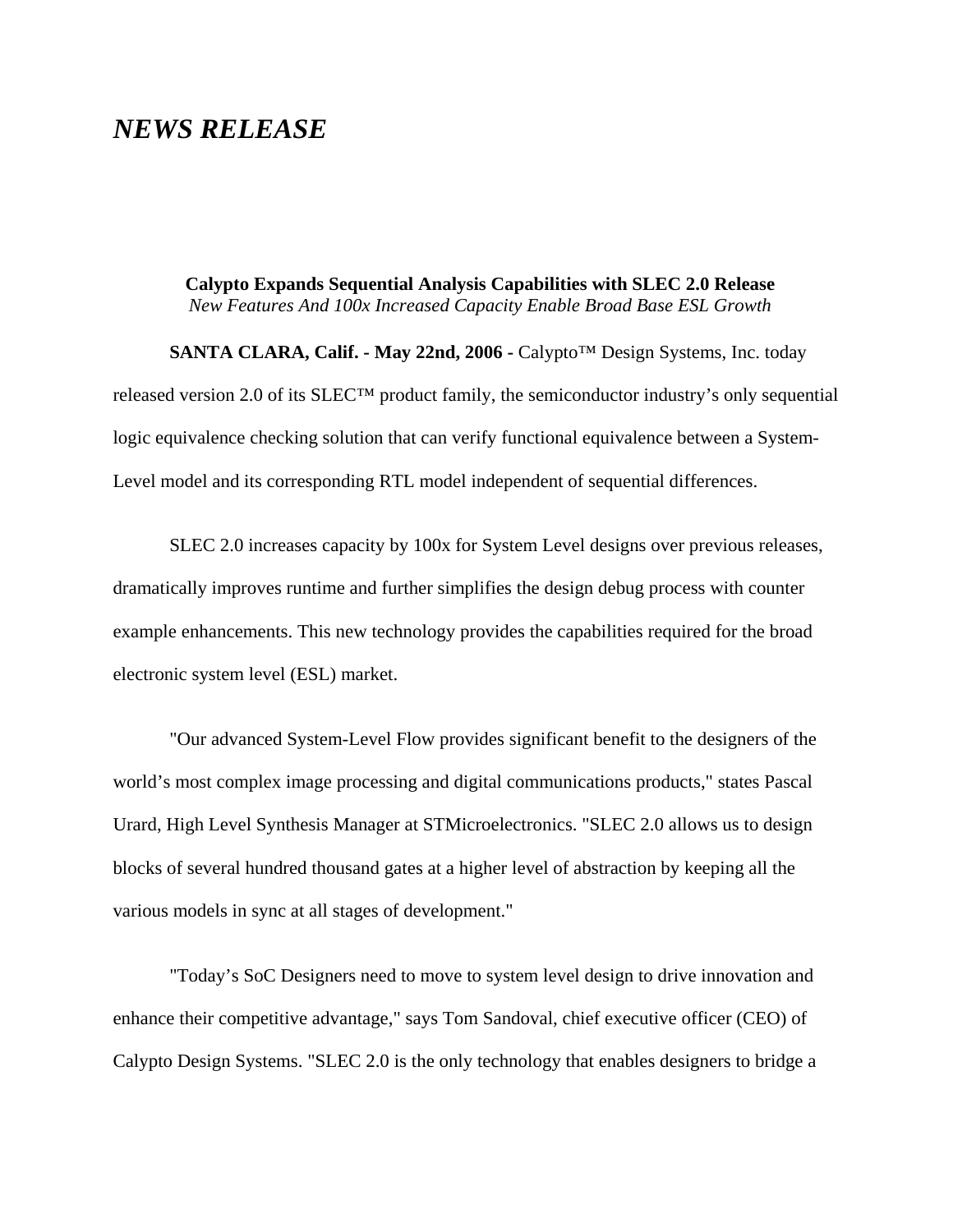System-Level model to its equivalent RTL implementation, independent of sequential differences. It is the key technology that is enabling ESL."

The foundation of sequential analysis is the ability to deal with large, complex changes in design state and abstraction. In SLEC 2.0, Calypto has extended its unique, patented sequential analysis engine with a new algorithm that gives a 100x improvement in handling sequential changes. Sequential changes are common when comparing functional system-level designs with cycle accurate RTL designs. SLEC 2.0 can handle designs where the state and temporal differences are measured in the millions.

Design teams who adopt system-level design methodologies can use the SLEC products to leverage their investment in system-level validation to verify and refine RTL implementations. SLEC enables designers to quickly verify RTL refinements without having to spend time and resources running a full regression suite. Likewise, RTL designers can leverage previously validated designs to confidently make sequential changes such as pipelining and resource sharing for power and performance improvement that would have previously taken weeks of simulation time to verify. In both cases, the SLEC platform delivers a comprehensive sequential verification solution that identifies bugs that are difficult to find or missed when using traditional simulation methods.

"A broad spectrum of IC designers in the communications, wireless and consumer markets can now rapidly verify micro-architecture changes made to an RTL implementation model to optimize power and performance," adds Sandoval. "SLEC 2.0 ensures comprehensive functional equivalence to the corresponding system-level model, dramatically reducing the need to run time consuming, exhaustive simulations."